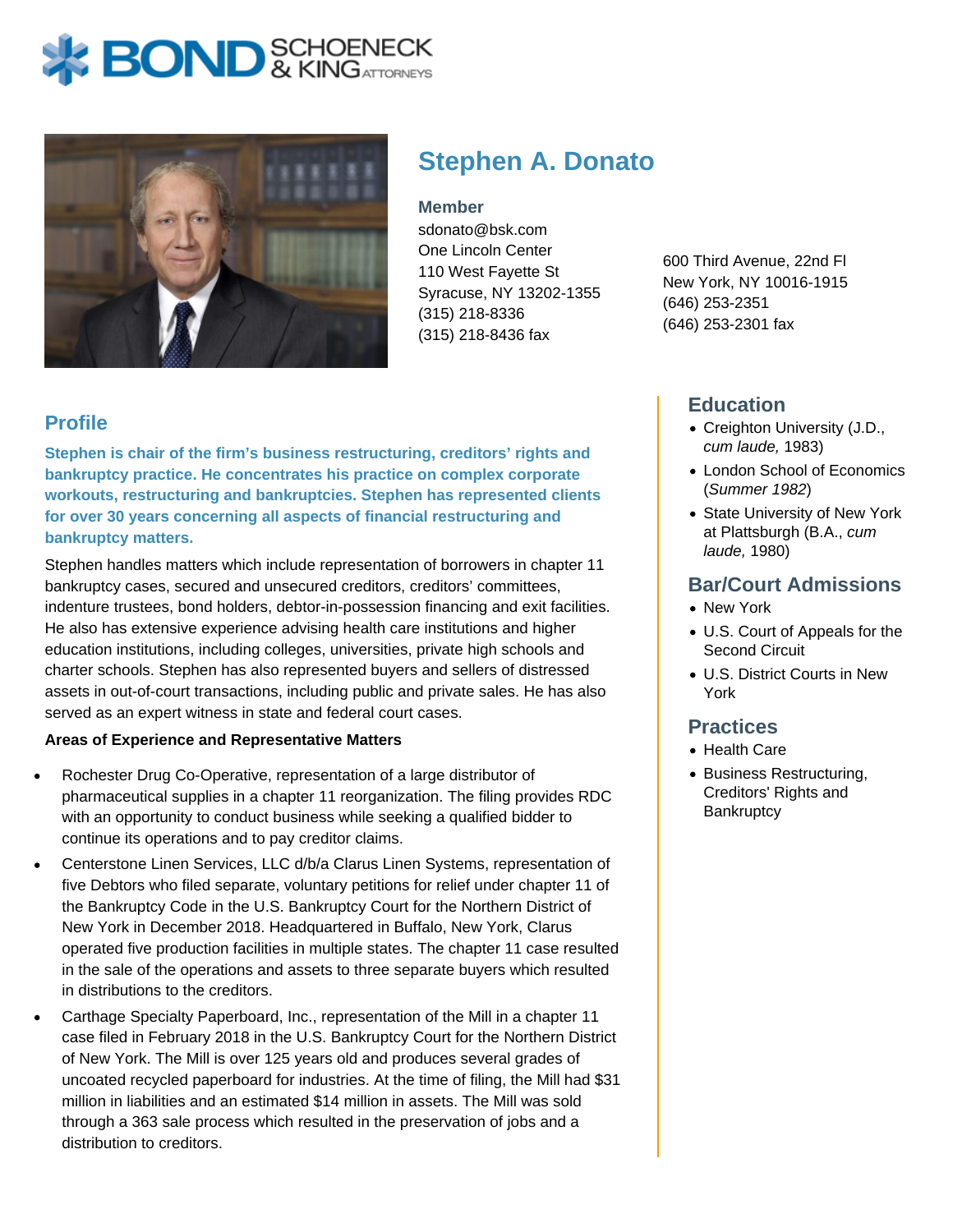

- Masonic Care Community, representation of the Masonic Care Community Board of Trustees concerning a \$40,000,000.00 claim in a multi-million-dollar Cayman Island hedge fund. He served as a member of the Cayman Liquidation Committee and participated in a dispute resolution proceeding in which our clients recovered almost 100% of their claims.
- Representation of higher education institutions, including colleges, universities, private high schools and charter schools in financial restructuring and workouts, essential business processes and financial performance.
- Capital Bank, N.A., representation of Capital Bank in prosecuting a multi-milliondollar fraudulent conveyance action in U.S. Bankruptcy Court for the Middle District of Florida against a medical practice group in South West Florida.
- Huntington Bancshares Incorporated, representation of the Bank with a \$35 million secured claim in a ski resort chapter 11 case, Kiebler Recreation, LLC, filed in the U.S. Bankruptcy Court for the Northern District of Ohio.
- Auburn Memorial Hospital, representation of a not-for-profit 200-bed hospital in chapter 11 reorganization in the U.S. Bankruptcy Court for the Northern District of New York which included settlement of complex claims between secured lenders, a surety company and the unsecured creditors, and the termination of the hospital's multi-employer defined benefit plan, settling withdrawal liability claims, and a successful transition of its pension plan to the Public Benefit Guarantee Corporation.
- Flour City Bagels, LLC, representation of the largest franchisee of Bruegger's Enterprises, Inc. in the U.S. Bankruptcy Court for the Western District of New York (Rochester).
- County of Nassau, representation of the County in the Twin Rinks at Eisenhower, LLC chapter 11 case as licensor of a failed recently constructed \$50 million ice skating and training facility administered in the U.S. Bankruptcy Court in the Eastern District of New York. The case was successfully resolved through a sale process resulting in a sale to the owners of a National Hockey League franchise.
- Official Committee of Unsecured Creditors In Re Buffalo Sabres, Inc., representation of the Creditors' Committee in the chapter 11 case of the NHL Buffalo Sabres which resulted in payment of essentially 100% of all unsecured creditors.
- OFI MGA Alpha Palmares, Oval Palmares Europlus and UMR Select Alternatif, representation of several foreign funds that allegedly redeemed investments in Fairfield Sentry, a feeder fund of Bernard L. Madoff Investment Securities LLC (BLMIS); these funds are presently defendants in litigation commenced by both the Fairfield Sentry liquidators and the SIPA Trustee for the BLMIS liquidation proceeding of several French funds who allegedly received redemptions and are now defendants in the Fairfield Sentry and Madoff recovery actions.
- Representation of AngioDynamics, Inc. as the largest creditor in the New Jersey Biolitec, Inc. chapter 11 bankruptcy case and successfully removed existing management and obtained the appointment of an 1104 Operating Trustee.
- Official Committee of Unsecured Creditors in the TLC Health Network case, representation of the Creditors' Committee in the chapter 11 case of a not-forprofit health system comprised of a hospital operating in Western New York and several outpatient facilities throughout Western New York.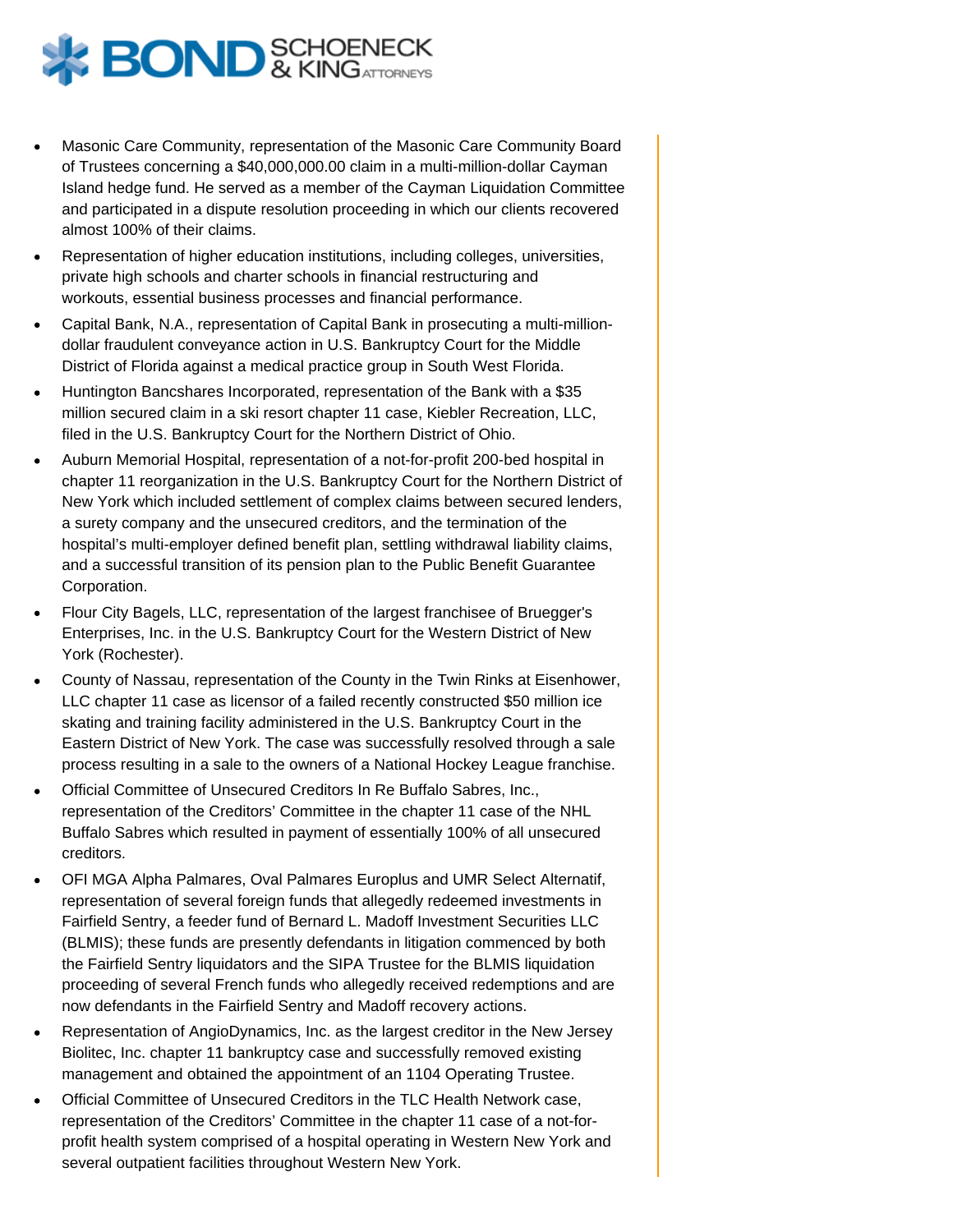

- Mid-State Raceway, Inc., representation of the Official Committee of Unsecured Creditors in the chapter 11 case of a central New York harness racetrack which resulted in payment of almost 100% of all unsecured claims.
- Northeast Biofuels, representation of the Creditors' Committee in the chapter 11 case of the largest ethanol facility in the Northeast which was filed in the U.S. Bankruptcy Court for the Northern District of New York.
- Endicott Interconnect Technologies, Inc., representation of electronics manufacturing company located in Endicott, New York in a complex chapter 11 sale process.
- Sheehan Memorial Hospital, representation of the Creditors' Committee in the chapter 11 case of a Buffalo hospital.
- The Albert Lindley Lee Memorial Hospital, a/k/a A. L. Lee Memorial Hospital, representation of the Hospital in a chapter 11 reorganization which included the implementation of a HEAL Grant award.
- The True North Entertainment Complex Limited Partnership, United States representation of Canadian purchasers of a National Hockey League franchise to be relocated from the United States to Winnipeg, Canada.
- Appleridge Retirement Community, Inc., nursing home and adult residence debtors in chapter 11 case in the U.S. Bankruptcy Court for the Western District of New York.
- Representation of former shareholders defending millions of dollars of alleged fraudulent conveyance transfers in the Trinsum Group, Inc. chapter 11 cases filed in the Southern District of New York.

Stephen has lectured for the American Bankruptcy Institute, the American Bar Association, the New York State Bar Association, and the Turnaround Management Association and at the request of various business clients concerning many facets of financial restructuring matters. He has also guest lectured at Syracuse University.

Stephen is a former Judicial Law Clerk for the United States Bankruptcy Court for the Northern District of New York, Hon. Leon J. Marketos and the Hon. Stephen D. Gerling (1983-1985).

# **Honors & Affiliations**

- Listed in:
	- The Best Lawyers in America®, Bankruptcy and Creditor Debtor Rights /  $\circ$ Insolvency and Reorganization Law; Litigation - Bankruptcy, 1993-2022 (listed for more than 25 years)
		- Lawyer of the Year Syracuse, Litigation Bankruptcy, 2013; 2019
		- Lawyer of the Year Syracuse, Bankruptcy and Creditor Debtor Rights /  $\blacksquare$ Insolvency and Reorganization Law, 2012
	- New York Super Lawyers®, Bankruptcy: Business, 2021 (listed for more than  $\circ$ 10 years)
	- $\circ$ Martindale-Hubbell®, AV Preeminent Rated
- Upstate New York Turnaround Management Association, Founder and Director, Former Program Director and Former Membership Director
- New York State Bar Association